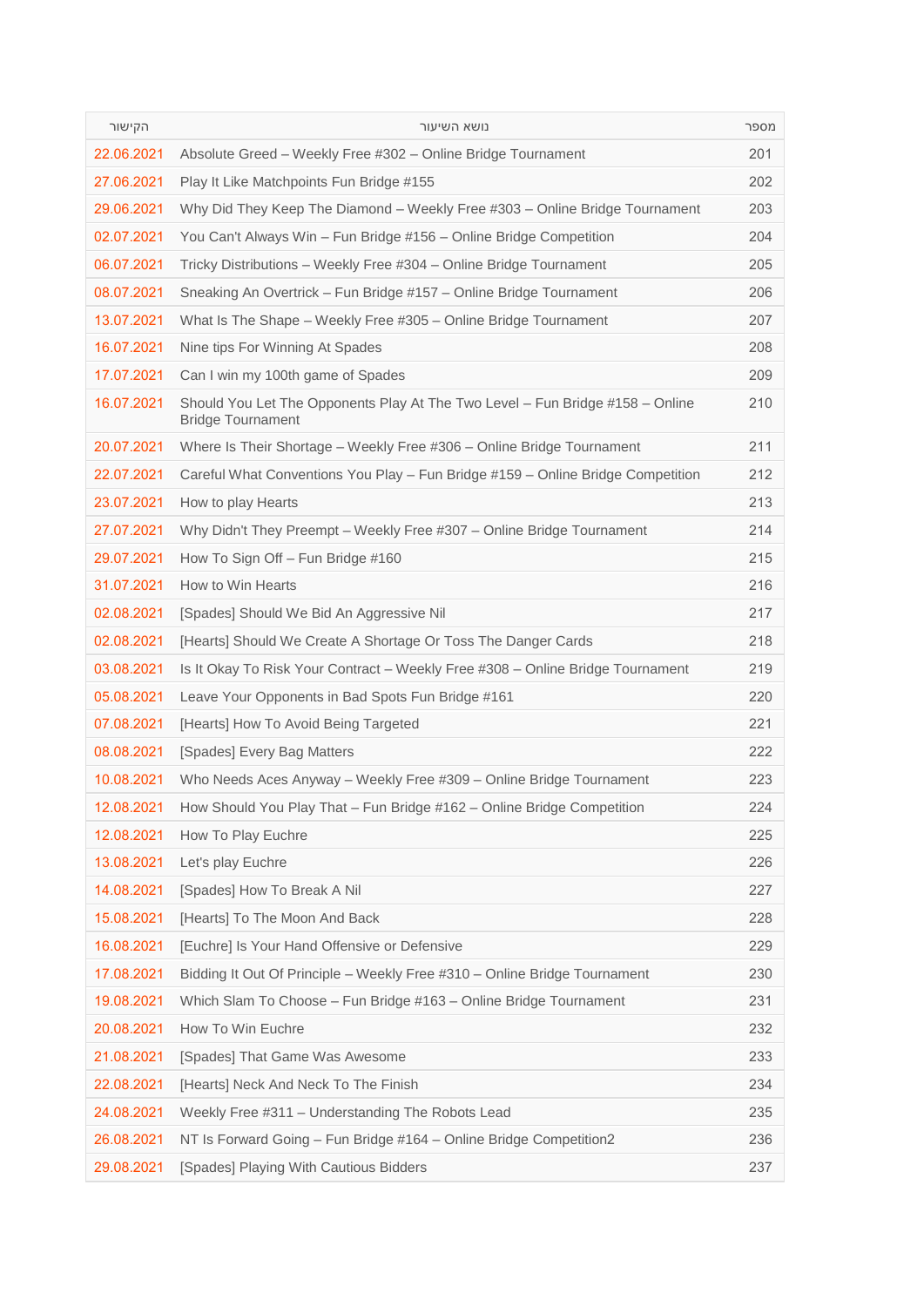| 29.08.2021 | [Hearts] How To Tell Someone Is Trying To Shoot The Moon                           | 238 |
|------------|------------------------------------------------------------------------------------|-----|
| 31.08.2021 | Surprising Situations - Weekly Free #312 - Online Bridge Competition               | 239 |
| 02.09.2021 | Leading The Secret Weapon - Fun Bridge #165 - Online Bridge Tournament             | 240 |
| 04.09.2021 | [Euchre] Can I Win A Trick                                                         | 241 |
| 06.09.2021 | [Pinochle] Overexplained Gameplay                                                  | 242 |
| 07.09.2021 | Getting Clues To Solve Your Guesses - Weekly Free #313 - Online Bridge Competition | 243 |
| 09.09.2021 | Do You Even Know What Trumps Are - Fun Bridge #166 - Online Bridge Tournament      | 244 |
| 10.09.2021 | How to play Sergeant Major (Also known as 3-5-8)                                   | 245 |
| 11.09.2021 | [Hearts] Will This Small Mistake Cost Me The Game                                  | 246 |
| 14.09.2021 | How To Avoid A Downward Spiral – Weekly Free #314 – Online Bridge Tournament       | 247 |
| 16.09.2021 | What Is The Percentage Play – Fun Bridge #167 – Online Bridge Competition          | 248 |
| 21.09.2021 | Choosing The Right Overcall – Weekly Free #315 – Online Bridge Tournament          | 249 |
| 23.09.2021 | Points For Effort – Fun Bridge #168 – Online Bridge Tournament                     | 250 |
| 28.09.2021 | Over Explained – Weekly Free #316 – Online Bridge Tournament                       | 251 |
| 01.10.2021 | Is Partner On The Same Team - Fun Bridge #169 - Online Bridge Tournament           | 252 |
| 05.10.2021 | The Meaning Of Pass - Weekly Free #317 - Online Bridge Tournament                  | 253 |
| 08.10.2021 | Big Swing On Trick One – Fun Bridge #170                                           | 254 |
| 12.10.2021 | The Power Of Aces – Weekly Free #318 – Online Bridge Competition                   | 255 |
| 15.10.2021 | Take You Penalties When You Can - Fun Bridge #171 - Online Bridge Tournament       | 256 |
| 19.10.2021 | How To Refocus After A Mistake – Weekly Free #319 – Online Bridge Tournament       | 257 |
| 22.10.2021 | Use All My Luck On Board One - Fun Bridge #172 - Online Bridge Competition         | 258 |
| 26.10.2021 | Can I Overcall - Weekly Free #320 - Online Bridge Tournament                       | 259 |
| 29.10.2021 | My Choice Of Signals And Leads – Fun Bridge #173 – Online Bridge Tournament        | 260 |
| 02.11.2021 | What Was That Lead?!? - Weekly Free #321 - Online Bridge Tournament                | 261 |
| 05.11.2021 | How To Play Bridge Fast - Fun Bridge #174 - Online Bridge Tournament               | 262 |
| 09.11.2021 | Can We Play For More Tricks - Weekly Free #322 - Online Bridge Tournament          | 263 |
| 12.11.2021 | Partscore Battles - Fun Bridge #175 - Online Bridge Tournament                     | 264 |
| 16.11.2021 | Tricky Hands Getting Trickier – Weekly Free #323 – Online Bridge Tournament        | 265 |
| 19.11.2021 | No Need For Trumps Fun Bridge #176                                                 | 266 |
| 23.11.2021 | What An Interesting Suit Combination – Weekly Free #324 – Online Bridge Tournament | 267 |
| 26.11.2021 | How Aggressive To Preempt - Fun Bridge #177 - Online Bridge Tournament             | 268 |
| 30.11.2021 | Executing The Plan - Weekly Free #325 - Online Bridge Tournament                   | 269 |
| 03.12.2021 | Improving Your Counting - Fun Bridge #178 - Online Bridge Tournament               | 270 |
| 07.12.2021 | Weekly Free #326 How I Count Shape                                                 | 271 |
| 09.12.2021 | Seeing Through The Cards Intro                                                     | 272 |
| 09.12.2021 | Seeing Through The Cards #1 - Playing The Lower Of Touching Cards                  | 273 |
| 10.12.2021 | Should We Finesse - Fun Bridge #179 - Online Bridge Tournament                     | 274 |
| 14.12.2021 | I Don't Know How To Play This Hand – Weekly Free #327 – Online Bridge Tournament   | 275 |
| 17.12.2021 | Try Counting High Card Points - Fun Bridge #180 - Online Bridge Tournament         | 276 |